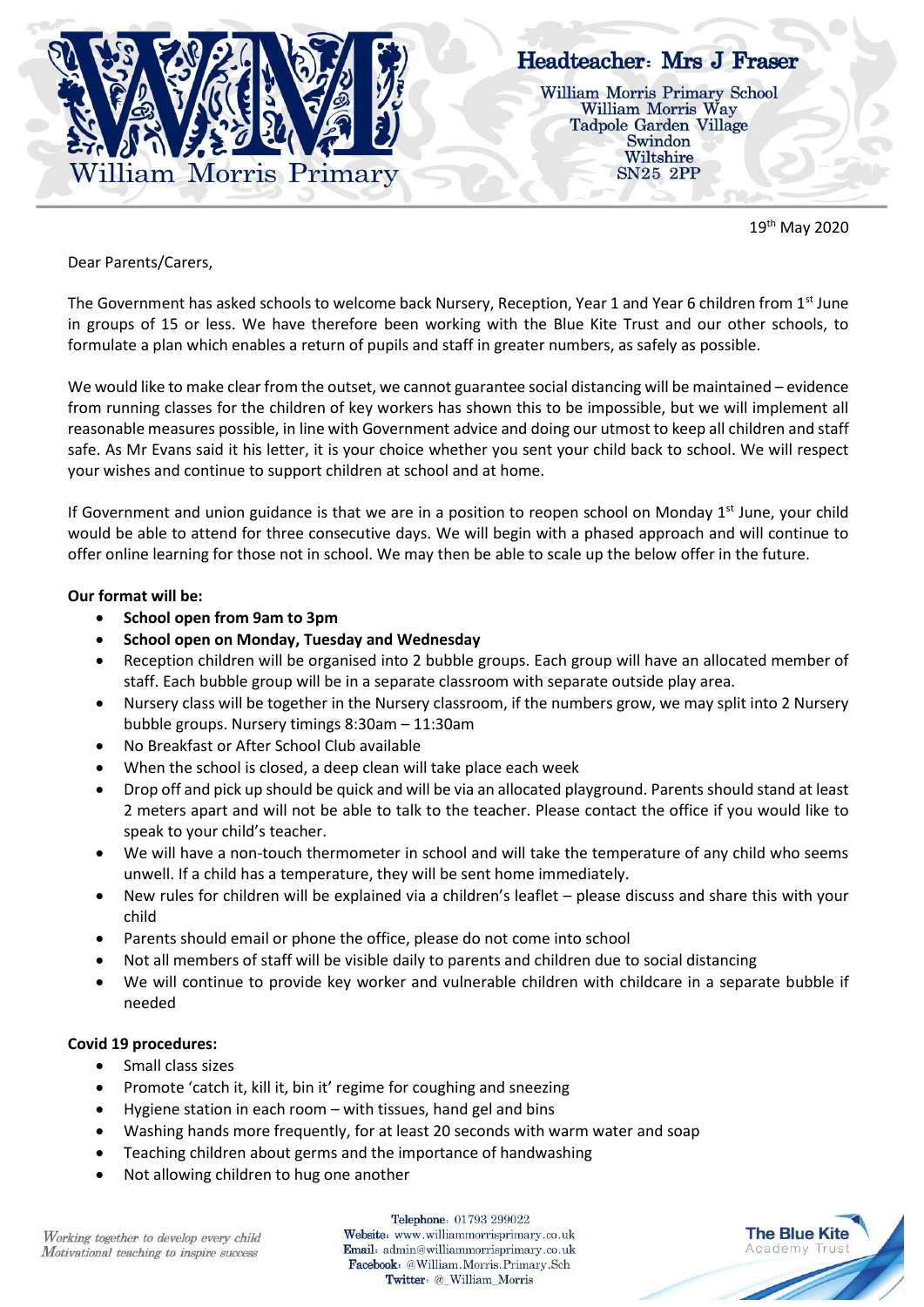- Taking temperatures of children who look flushed
- People do not mix across Bubble groups
- Very small group teaching on the carpet
- Only 2 children working at an activity at any one time, spaced apart
- Playing outside as much as possible
- One section of toilets per bubble group
- Reducing the number of soft toys, games and equipment in the classroom
- Wash hands on entry to school in the morning and frequently throughout the day
- Packed lunches provided for children to eat in the classroom or outside area
- Staff wearing PPE when dealing with any intimate care
- Children only interact with children and staff in their bubble group, including at breaktime
- New postbox on the wall outside the main office for any communication
- Increased cleaning

#### **School**

Please understand, this is not 'school as normal'. Your child will need your support to help them prepare for the very different environment they will be coming in to and different experiences they will have. Please talk to them ahead of time. Some staff maybe be wearing personal protective equipment. All children will be required to wash their hands when they first arrive at school.

#### **Uniform**

We would ask that children return to school in uniform where possible. We understand some children may have grown over the past few months and new uniform is not easy to come by. If uniform is too small, then a similar colour clothing is acceptable. If possible, clothing should be changed daily.

#### **Equipment**

Children will only be allowed to bring a coat and whole piece of fruit into school each day. Please bring a water bottle in on day 1 to be left in school. Medication – should already be in school, or please bring it in on the first day and leave in school eg inhalers.

#### **Teaching**

We will be teaching a slimmed down curriculum, which Miss Coley and Mrs Stratford will plan. All learning activities will then be shared with Teaching Assistants to use with their groups. Each child will be allocated their own zip bag of equipment eg whiteboard, pen, pencil, counters. Online learning will continue for children on the days they are not in school. On return to school, we will focus on supporting the children's social and emotional development. Please let us know if you feel that your child requires any extra support eg due to a change in family circumstances such as relationship changes, illness or bereavement.

#### **Bubbles**

Your child will be allocated to a bubble with a Teacher or Teaching Assistant. As a small school, it will be someone they will know, but may not be their class teacher. However, Miss Coley will be in daily discussions with the Teaching Assistants and will be supporting learning.

#### **Key worker children**

We will continue to provide childcare for our key worker and vulnerable children from Monday to Friday. However, this may not be on our school site, as has been the case recently. With our small number of staff, in order to cater for all children, we may need to share staffing cover with other schools. Government advice is to keep bubbles separate, so different groups of children should not mix. Parents are welcome to send their child to William Morris for 3 days a week to mix in a small group of their own class, or we are able to arrange a full week of childcare shared with another school. I am happy to discuss this with individual families on the phone.